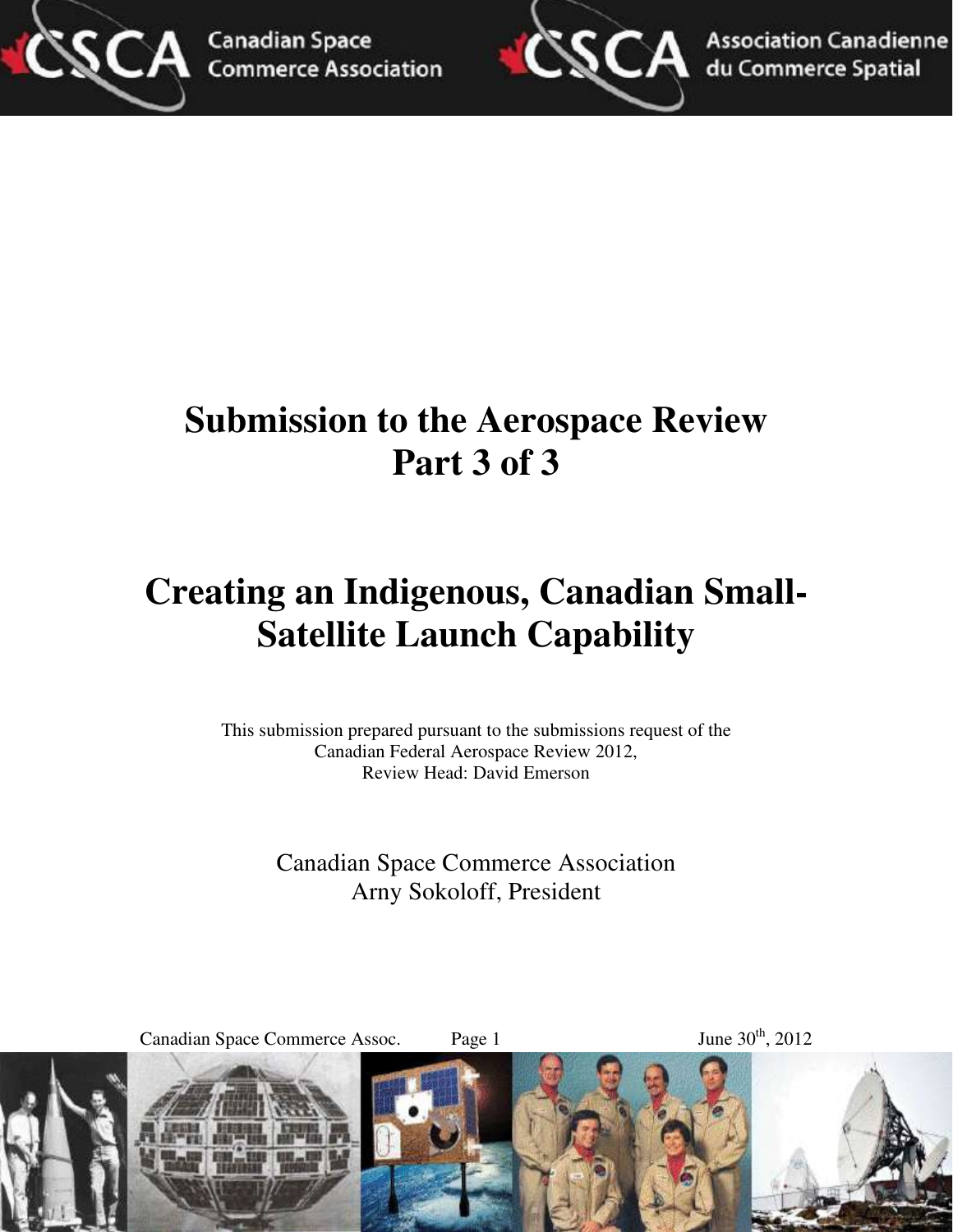



#### **Table of Contents**

| 1. |        | SUMMARY OF 3RD SET OF CSCA RECOMMENDATIONS TO THE AEROSPACE                  |  |
|----|--------|------------------------------------------------------------------------------|--|
|    | 1.1.   |                                                                              |  |
|    | 1.2.   | JUSTIFICATIONS FOR CREATING AN INDIGENOUS CANADIAN SMALL-SAT LAUNCH          |  |
|    | 1.2.1. |                                                                              |  |
|    | 1.2.2. |                                                                              |  |
|    | 1.2.3. |                                                                              |  |
|    | 1.2.4. |                                                                              |  |
|    | 1.3.   | THE PRACTICALITY OF DEVELOPING AN INDIGENOUS CANADIAN SMALL-SAT LAUNCH       |  |
|    | 1.3.1. |                                                                              |  |
|    | 1.3.2. |                                                                              |  |
|    | 1.3.3. |                                                                              |  |
| 2. |        |                                                                              |  |
|    | 2.1.   | SIZE AND EMPLOYMENT STATISTICS FOR THE INTERNATIONAL AND CANADIAN SPACE      |  |
|    | 2.2.   |                                                                              |  |
|    | 2.3.   | <b>EXCERPTS RELATED TO LAUNCHER DEVELOPMENT FROM THE "CHAPMAN REPORT" 15</b> |  |
|    | 2.4.   | <b>REFERENCE INFORMATION FROM 2011 DRDC INDIGENOUS LAUNCHER DEVELOPMENT</b>  |  |
|    | 2.5.   |                                                                              |  |
|    | 2.6.   | CONTINUUM AEROSPACE BRIEFS AIAC ON THE ADVISABILITY OF A CANADIAN SATELLITE  |  |
|    | 2.7.   |                                                                              |  |

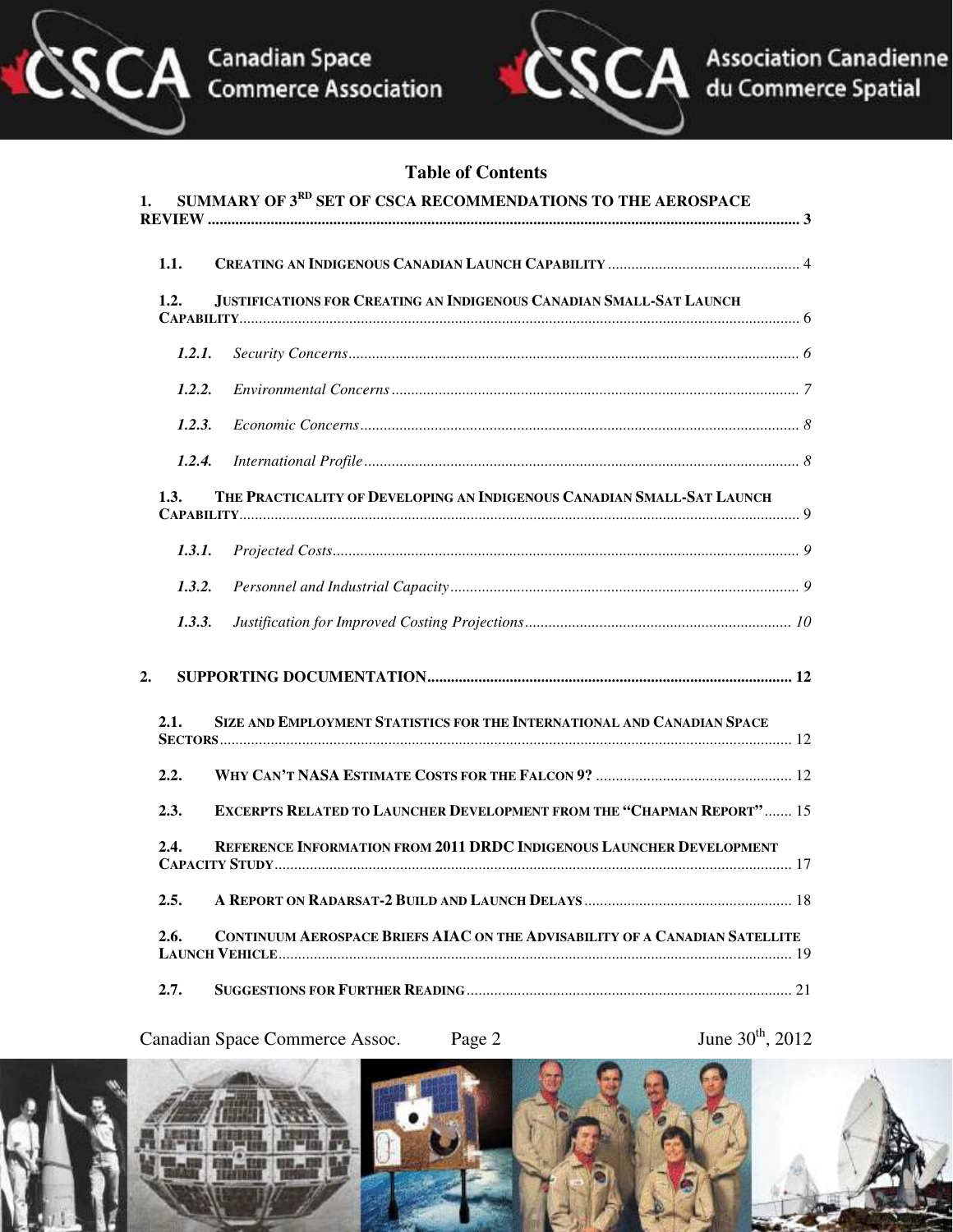



## **1. Summary of 3rd Set of CSCA Recommendations to the Aerospace Review**

Canada is exceptionally large with long coastlines and large coastal waters and a small population concentrated along its southern border, which leaves large areas of territory and coastline unpopulated and not easily accessible.

These huge regions have the potential to be profitably exploited by Canadian interests over the coming decades if they can be properly inventoried and assessed.

The Canadian Space Commerce Association (http://spacecommerce.ca/), a registered not-for-profit industry organization existing to advance the economic, legal and political environment for Canadian space focused companies, believes that spacebased Earth observation is the most practical and lowest cost method to inventory the vast natural resources contained within this territory and appropriately administer and monitor activities of Canadian and foreign players in these regions.

It's fair to say that this capability is essential for Canada's sovereignty and economy.

But in order to possess full control of any space-based observational capability and benefit from the accompanying research, development and commercialization benefits which would naturally derive from a program of this nature, Canada would also need to control the launcher and the launch operations.

We do not presently possess this capability. Therefore:

#### **The CSCA recommends that the Federal government commit to specific steps towards the development of an indigenous small-satellite launch capability.**

Section 1.1 of this document discusses the details of this recommendation. Section 1.2 of this document discusses the justification for these recommendations. Section 1.3 of this document discusses the practicality of these recommendations.

Section 2.0 and subsequent sections of this document provide supporting documentation and offer suggestions for further reading.

Canadian Space Commerce Assoc. Page 3 June 30<sup>th</sup>, 2012

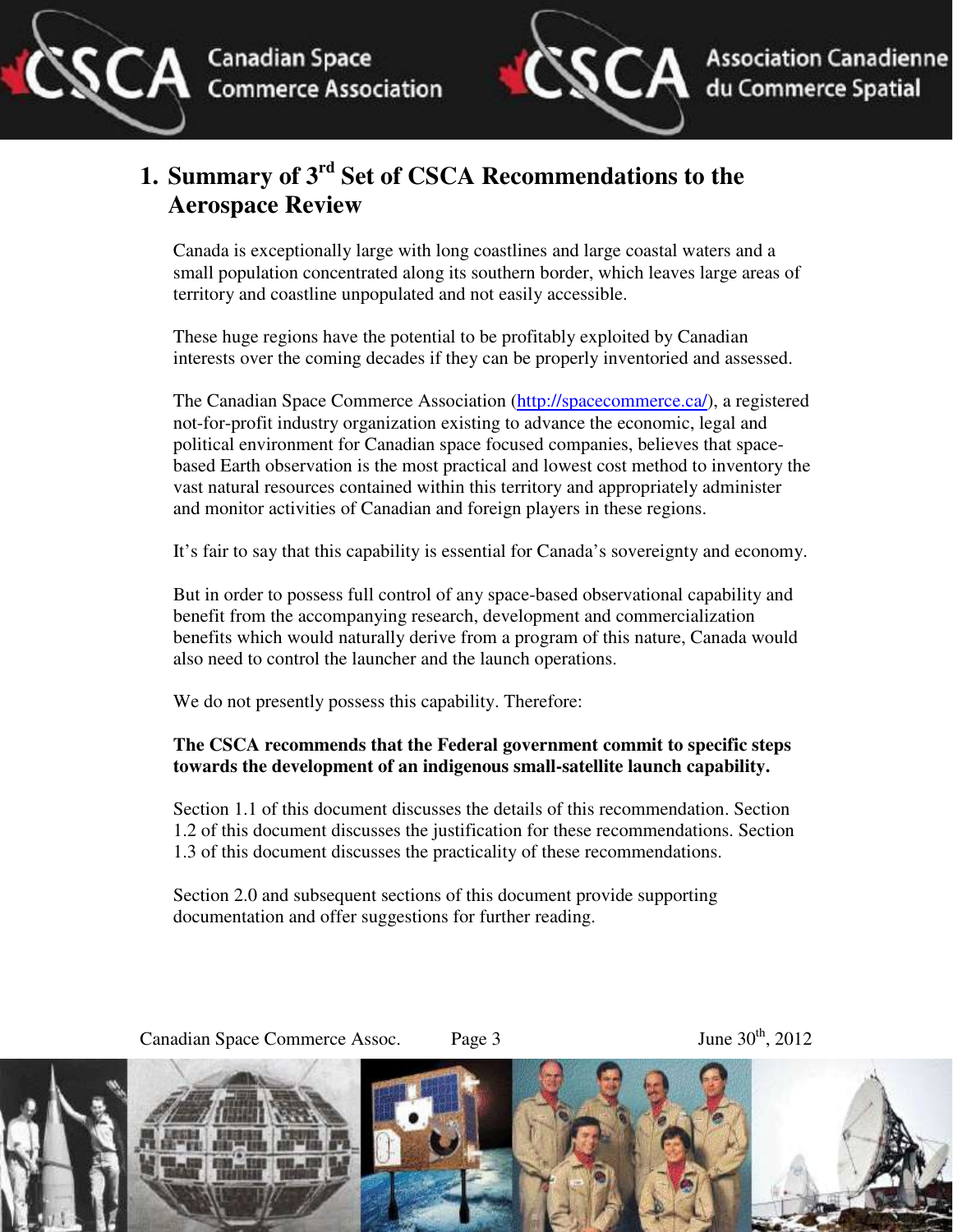

## **1.1. Creating an Indigenous Canadian Launch Capability**

Section 1.1 of this document discusses the details of this recommendation.

As stated in the previous section, CSCA recommends that the Federal government commit to the development of an indigenous, small-satellite launch capability. Target capacities for such a launcher should be specified by the requirements of the Canadian Space Agency and the Department of National Defense.

But the devil in the details and the support for a program of this nature requires a series of specific, intermediate steps to keep costs within the existing budgets of the relevant federal departments and to maintain control over the program.

Therefore, the overall support would require these steps:

1. The first step is a specific Federal policy announcement that the Canadian government will broaden the scope of existing technology-development funding to support development of rocket propulsion and other launcher related technologies, equipment and systems.

This is to counter a de facto Canadian government policy that has been entrenched since the 1960s, that Canada does not support rocket propulsion development work, which is completely counter to one of the main recommendations in the Chapman report (See Section 2.3 on Excerpts Related to Launcher Development in the Chapman Report) which has formed the basis for much of Canadian space policy since 1967.

This first step should permit support for Canadian companies which have previously worked on rocket propulsion and other launcher components independently and under Canadian Space Agency supervision to resume their work in that area.

2. The second step is to support development of facilities for commercial space flight test and operations.

A US model which could be copied is the Mojave Air and Spaceport (http://mojaveairport.com/), which is defined as a "*Civilian Aerospace Test Center"* by the US government. This designation allows private access for small players, new-space companies and small/medium businesses for flight

Canadian Space Commerce Assoc. Page 4 June 30<sup>th</sup>, 2012

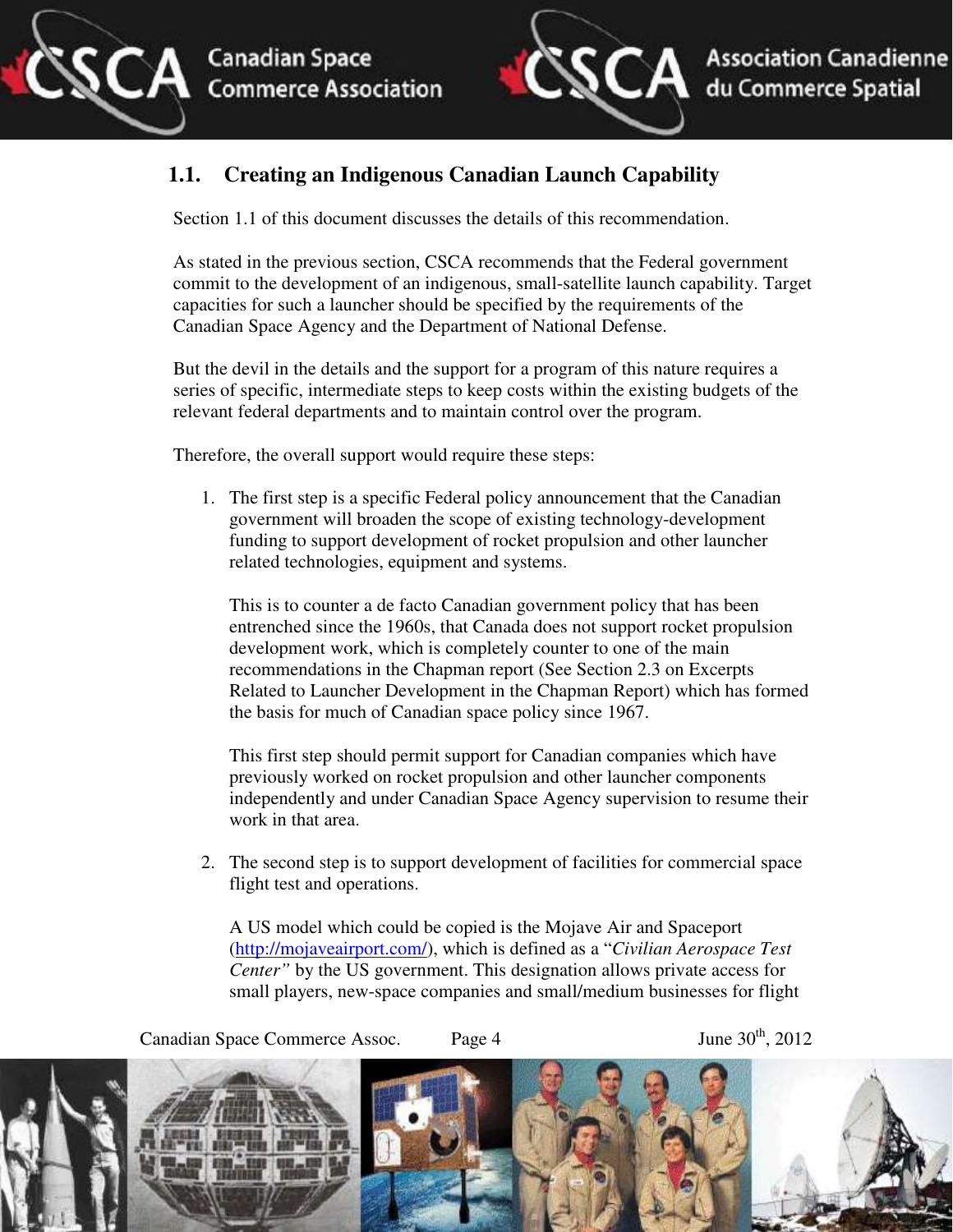



testing, launch systems development and facilities for maintenance and storage.

Mojave is also the first facility to be licensed in the United States for horizontal launches of reusable spacecraft, being certified as a spaceport by the Federal Aviation Administration on June 17, 2004.

Canada has no direct equivalent of Mojave, but there are a number of smaller airports in low-traffic locations that could be encouraged to develop in this direction. The most important form of encouragement would be a favorable regulatory environment: elaborate ground facilities are less important than reduced regulatory paperwork. Notably, the government should streamline procedures for making airspace available for commercial high-altitude testing and operations in suitable locations, so that such flights can become routine procedures, where currently they are complicated special cases requiring lengthy advance negotiation for every flight.

Such civilian facilities may take time to develop. As an interim step, the government should permit and encourage commercial use of existing government test facilities such as CFB Cold Lake and DRDC Valcartier. It might not be practical for commercial ventures to do operational flights from government facilities, but temporary access for development testing would be very helpful.

This second step establishes the good faith of the Federal government among private aerospace and space firms looking for permitted, accessible and indigenous testing facilities.

3. The government should explicitly commit to "*whenever possible*," buying launches from Canadian suppliers whenever such launches would be suitable technically.

Ideally the Canadian government would commit to being an anchor customer, by either committing in advance to pre-purchase launches and/or committing to purchasing a minimum number of launches.

This specific step is "*fiscally neutral*," since the government commits only to the purchase within Canada of launch services which would be required anyway. It will also encourage private funding of launcher development.

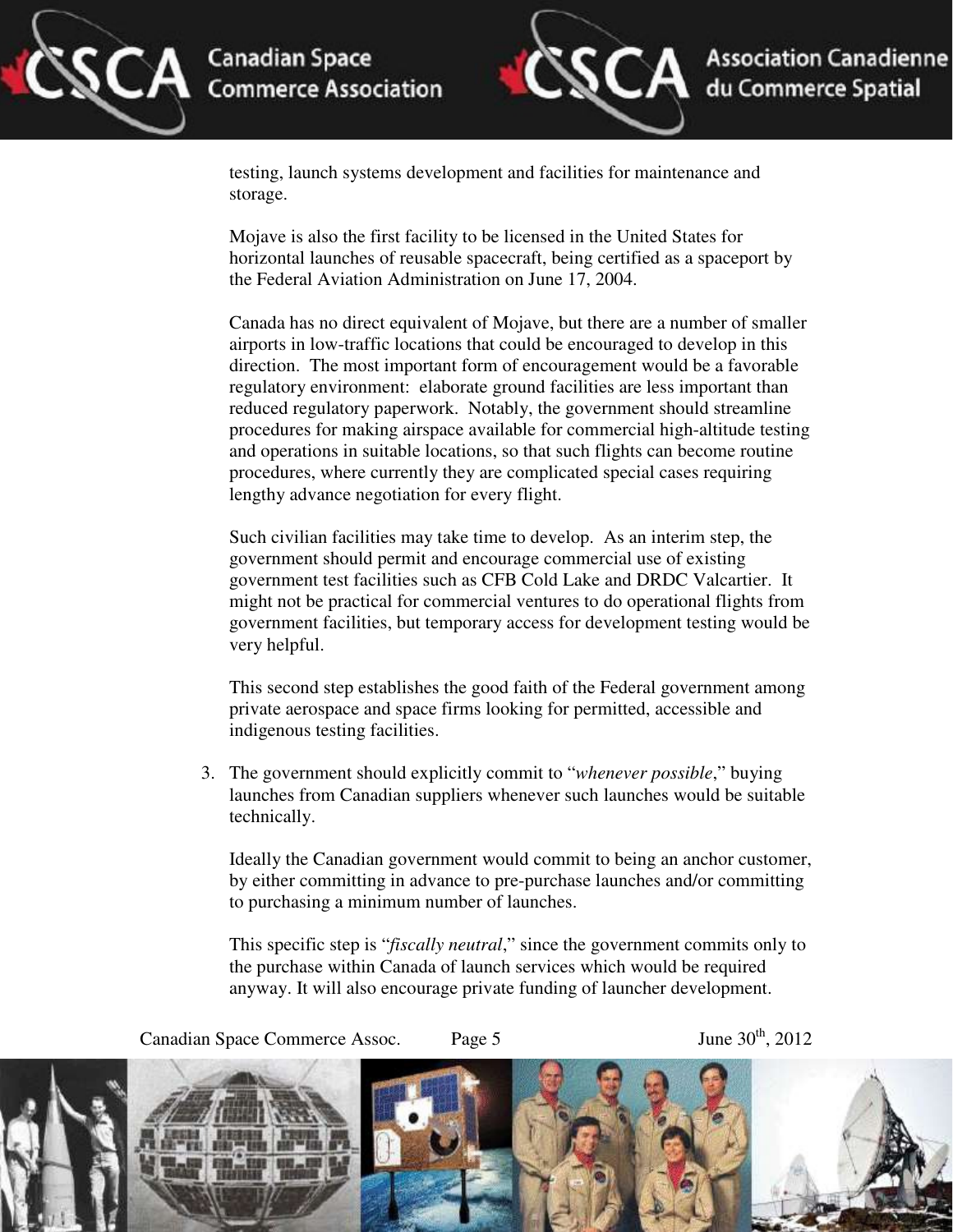

4. The fourth step is for the Federal government to implement a sector-specific plan (similar or as part of the existing Industrial Regional Benefits (IRB) program) for satellite launch, which would require foreign suppliers of foreign launches to reciprocate by buying launch services in Canada where suitable. Launch services should be explicitly designated as IRB eligible.

This would bring money into Canada and could be implemented in conjunction with a program to improve IRB access for small companies.

## **1.2. Justifications for Creating an Indigenous Canadian Small-Sat Launch Capability**

Satellite launch capability is basic infrastructure for a modern nation. Canada is already dependent on satellites for a myriad of private and government functions, and we have developed and are continuing to develop indigenous capabilities in all other aspects of satellite technology and use – design, construction, instrumentation and operation. We even export our expertise in satellite technology. Following are some of the reasons for us to rectify this gap of satellite launch independence.

#### **1.2.1.** Security Concerns

Access to space is exceptionally critical to Canada vs. other countries, since Canada is exceptionally large but with a small population, concentrated on our Southern border, and therefore has large land area unpopulated and not easily accessible from the ground, much of it not even very practical to access by air. Canada has exceptionally long coastlines and large coastal waters, much of which is in remote areas. We have a huge Northern part of the planet that, due to projected climate change and new technology, is about to be exploited by Canadian and foreign interests. Space-based observation is the only practical way to monitor this enormous area for the activities both of Canadian and foreign players.

To have full control of this essential space-based observation capability would require Canada to have indigenous capability to build, launch, and operate earth observation satellites. Currently we have limitations only in launch capacity, for which we must rely on international partners that can, and in the past have, placed limitations on what Canada can do.

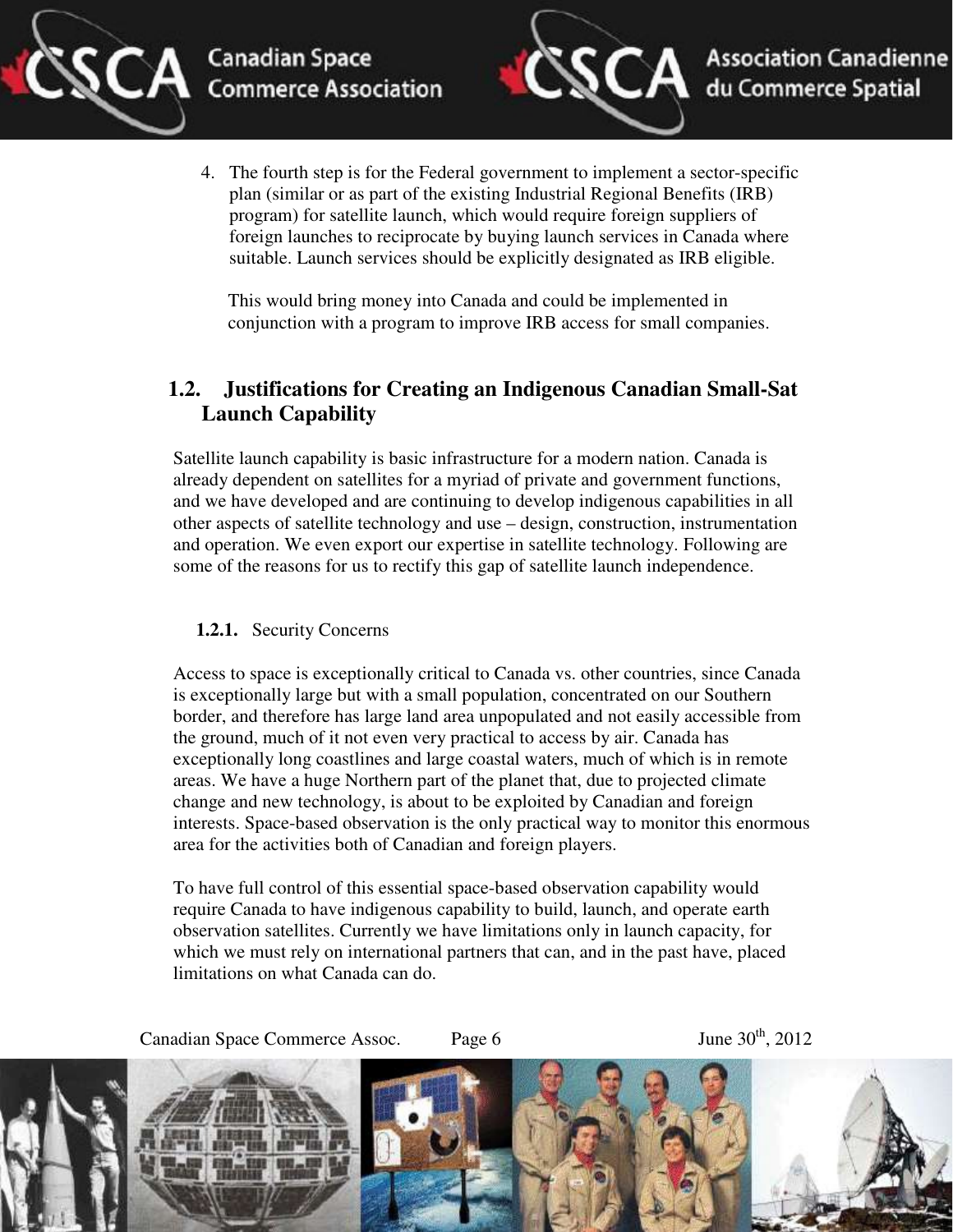



Radarsat-2 provides an instructive example of how foreign concerns can negatively impact Canadian satellite programs as outlined in Section 2.5, A Report on Radarsat-2 Build and Launch Delays.

It should be emphasized that this example is not atypical; launch slots as are often as not delayed and even cancelled for satellites of all types and sizes for reasons that are entirely external to Canadians' control.

For Canadian sovereignty and to fill a gaping void in Canada's space capabilities, we would require an indigenous Canadian small satellite launch vehicle. Canada now has to buy or beg launch opportunities from foreign governments. This represents money that flows out of Canada and the limited availability of suitable launch slots has imposed restrictions on the timing and indeed practicality of our satellite programs. With respect to Northern Sovereignty (and this potentially could apply other national security issues) we have to beg for launch slots from the very countries whose activities we are most interested in monitoring. Additionally, the foreign provider of launch services has access to the Canadian satellite during the process of integrating it with their launch vehicle and therefore full security and confidentiality of the payload is impossible.

In any future military involvement of Canadian forces in foreign theatres (of which our recent experience in Afghanistan can be considered an example) Canada will continue to be limited in its ability to acquire satellite military observation data and necessary satellite-based secure military communication facilities as long as we do not have full indigenous launch and satellite-build capability.

#### **1.2.2.** Environmental Concerns

As in the security situation arguments above, because of Canada's large land area, essential and time-critical satellite monitoring of our environment is or can be blocked by our reliance on foreign satellite launch capability. If we need a particular type of sensor in a particular orbit to observe a specific environmental problem, we cannot currently command a timely build and launch of the appropriate satellite. It should be emphasized that some satellites now wait years for a foreign launch opportunity, and some are never launched at all.

With the increasing natural resource development in the North and related increase in Northern ship traffic, which has been stimulated by new technologies and the apparent Northern climate warming, the vulnerable Arctic environment is of

Canadian Space Commerce Assoc. Page 7 June 30<sup>th</sup>, 2012

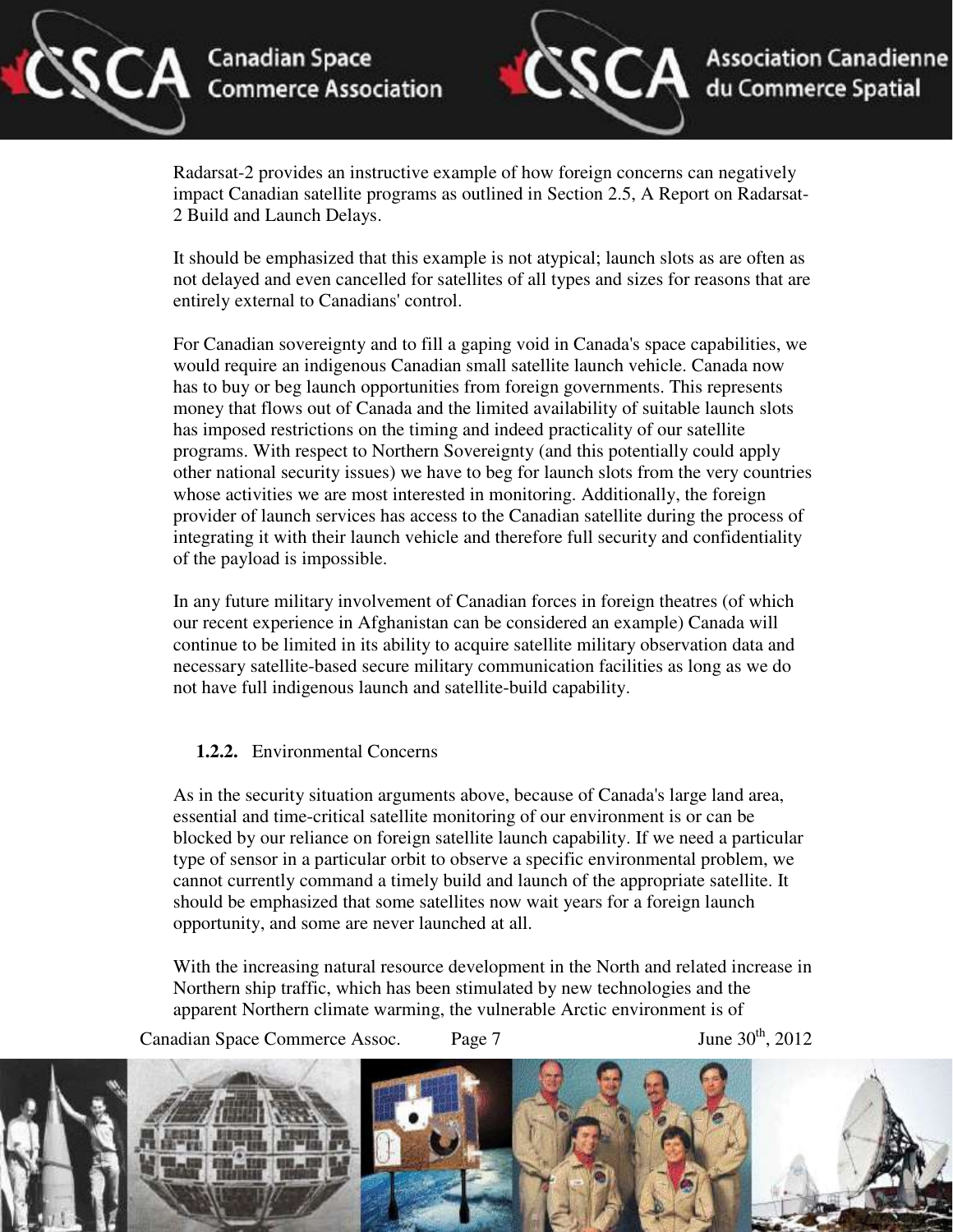



particular concern. With limited local populations, plus few usable aircraft facilities or government ships in the area, satellite surveillance is the only way to fully cover these vast stretches. Without an indigenous launch capability our ability to respond in a timely fashion to both ongoing and crisis environmental concerns is limited.

#### **1.2.3.** Economic Concerns

Canada's economy has large components in natural resource and agriculture industries. Satellite observation is essential in these areas, and the discussion above about full independence for satellite build and launch capability applies.

As an example of the essential role satellite observation plays in the economy (and environment too), note that the full extent of pine beetle invasion of Canada's forests can only be fully monitored by satellite. See http://www.for.gov.bc.ca/hts/rs/beetle\_detection.html for a typical applicaton, where the infestation's progress is mapped by comparing satellite images over time.

A current major obstacle to existing Canadian space-systems companies is the difficulty of gaining "flight heritage" – international buyers are very reluctant to purchase any equipment that has not flown before. As can be seen in most other countries with competitive space industries, having a domestic launch capability will facilitate this first-flight opportunity and should thus be of significant benefit to the Canadian space industry as a whole.

It should be noted that the space sector in both Canada and worldwide is growing at a rate that exceeds that of the economy in general, and this trend will continue, so having a robust and fully-capable space industry is of growing importance to our future economy.

#### **1.2.4.** International Profile

Canada is the only member of the G8 which does not have its own (or is part of a consortium that provides) launch capability. Many other countries which are smaller, less economically developed, and with less of an indigenous space industry, have their own satellite launch capability or are actively developing it. For Canada to be considered a serious player on the world stage and successfully barter internationally on space-based assets and access, Canada needs a healthy space industry with broad

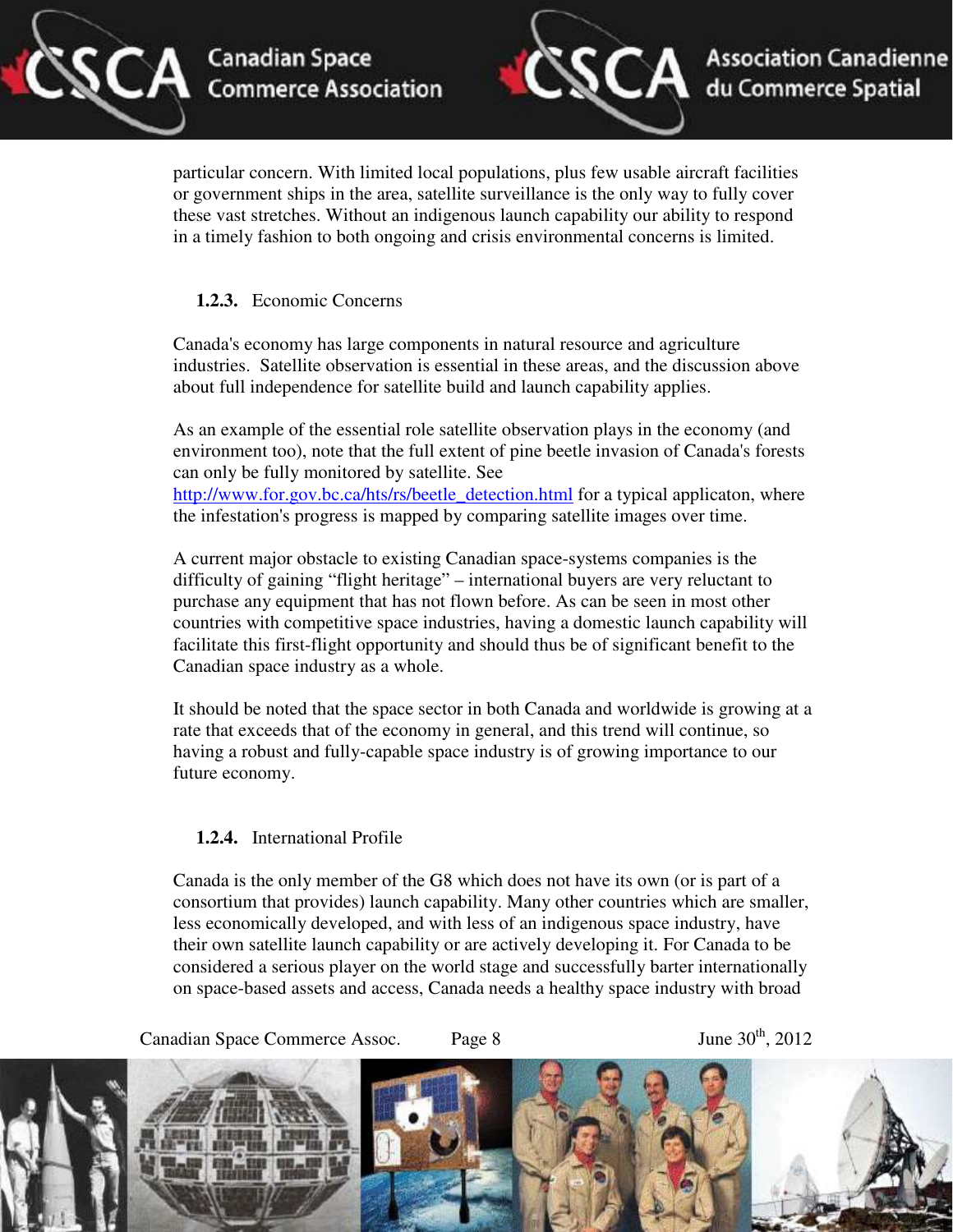



capabilities. Otherwise we will be, and be perceived as being, beggars at the table where international space regulation, allocation, and planning is made.

## **1.3. The Practicality of Developing an Indigenous Canadian Small-Sat Launch Capability**

Historically, the prime argument against Canada's developing an indigenous launch capability has been the perceived high cost. Recent technical and business developments show this to no longer be the case.

#### **1.3.1.** Projected Costs

Completed in 2009, the CSA had commissioned two parallel studies (RFP No. 28- 20070932) on the development of an indigenous Canadian small-satellite launch capability. These studies were managed by the CSA and jointly funded by the CSA and DND. Both studies, by two different Canadian space companies, concluded that a Canadian small-satellite launch vehicle could be developed at a very practical cost. The cost was projected to be much less than that of previous and current technical projects undertaken by these agencies such as the CSA's Canadarm development or any of the Radarsat missions, and very much less than the DND's cost for a frigate or icebreaker. In fact, a small satellite launch capability could be developed for a cost comparable to purchase of a single new-generation fighter aircraft. To put this in another perspective, an annual outlay of 1/10th of 1 percent of the current DND budget would be sufficient to develop such capacity.

#### **1.3.2.** Personnel and Industrial Capacity

The above studies concluded that Canada had personnel with sufficient technological and management expertise to carry out such a program, and also the industrial capabilities required. A subsequent DND study was conducted in the summer of 2011 by DRDC-Valcartier (Defence Research and Development Canada) to look at the practicality, and especially the industrial capacity required, for such an undertaking. We urge the government to look at these three studies and their conclusions (see Section 2.4 under the title Reference Information from 2011 DRDC Indigenous Launcher Development Capacity Study).

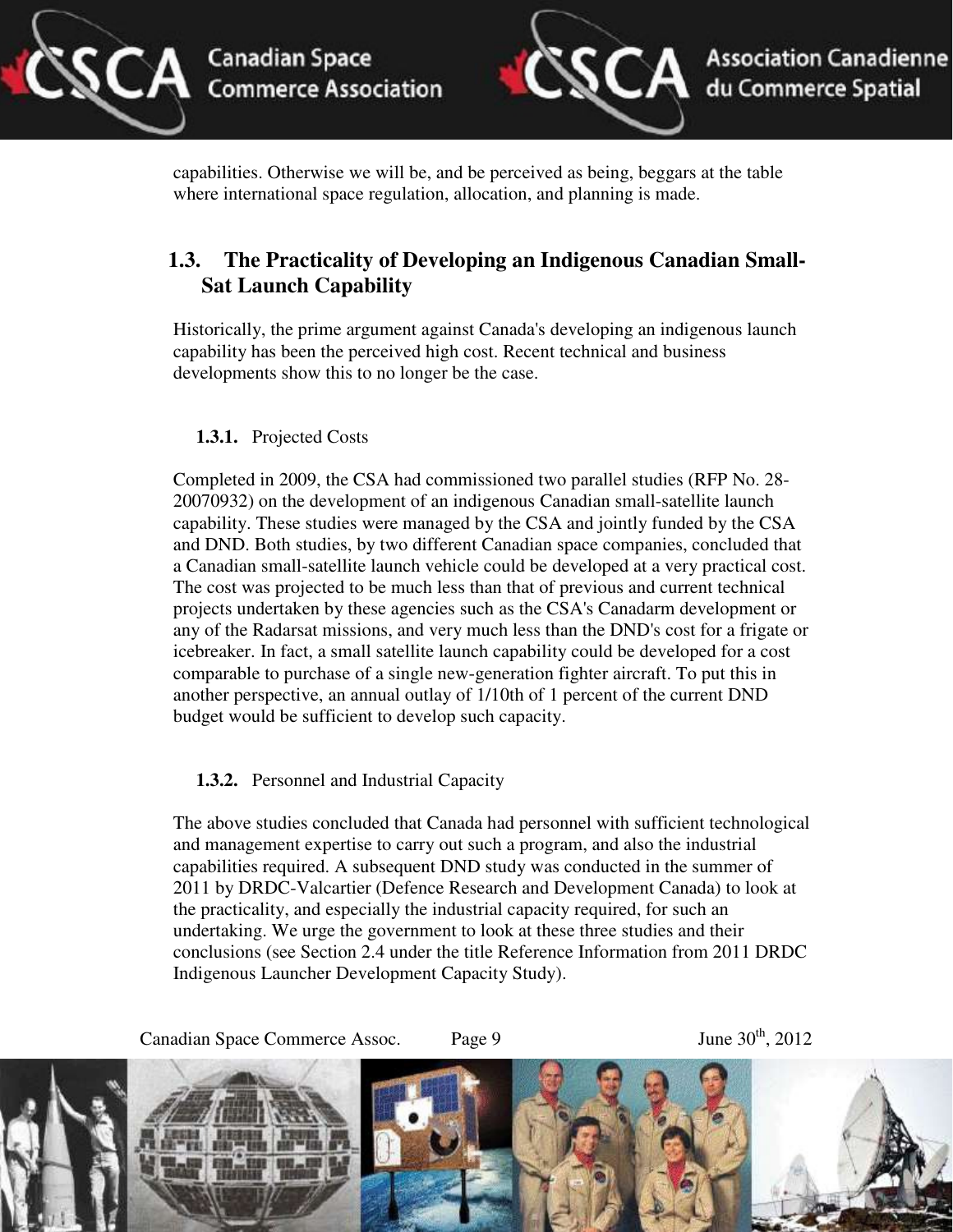



#### **1.3.3.** Justification for Improved Costing Projections

Decades ago, the cost for developing a satellite program would have been expected to be very much higher than these studies suggest.

What has changed? In particular:

- 1. With newer electronic technologies the capabilities and utility of small, lightweight satellites has increased dramatically. Therefore a smaller launcher (launcher costs are closely related to the satellite mass they can place into orbit) can launch a much wider set of satellites than in previous decades and would be substantially more useful.
- 2. Canadian industrial capacity has matured to where specialized items, such as GNC (Guidance, Navigation, Control) equipment and aerospace composite materials, etc. are being produced by commercial Canadian suppliers. Canadian industries now have very substantial experience in space missions. Canadian academia (and the graduates they have trained) has produced experts with sufficient background in all relevant fields for launcher development.
- 3. While developing and maintaining a satellite launch capacity is not expected to be commercially profitable (currently the only aspect of space that is fully commercially supported is commercial telecommunications satellites), a launcher will have a positive effect on Canada's space industry. It will complete the missing link in our industrial space offerings, allowing Canada to offer a one-stop shop for small satellites, from design to build to launch to operation. The specific lightweight launcher contemplated would also represent a smaller size and therefore lower price-point than that available from other countries. That is likely to attract foreign commercial customers and should offset some of the ongoing costs of maintaining the launch capacity. Potentially we may even be able to barter this ability to launch small satellites at reasonable cost in exchange for the occasional large satellite launch we may require and for which we would now have to pay cash.
- 4. Finally, the examples of some newer launch system developers (particularly SpaceX in the U.S.), shows that new launch vehicles can be successfully developed for a fraction of the traditional cost if modern technologies and appropriate management techniques are applied. Specifically, SpaceX

Canadian Space Commerce Assoc. Page  $10$  June  $30<sup>th</sup>$ ,  $2012$ 

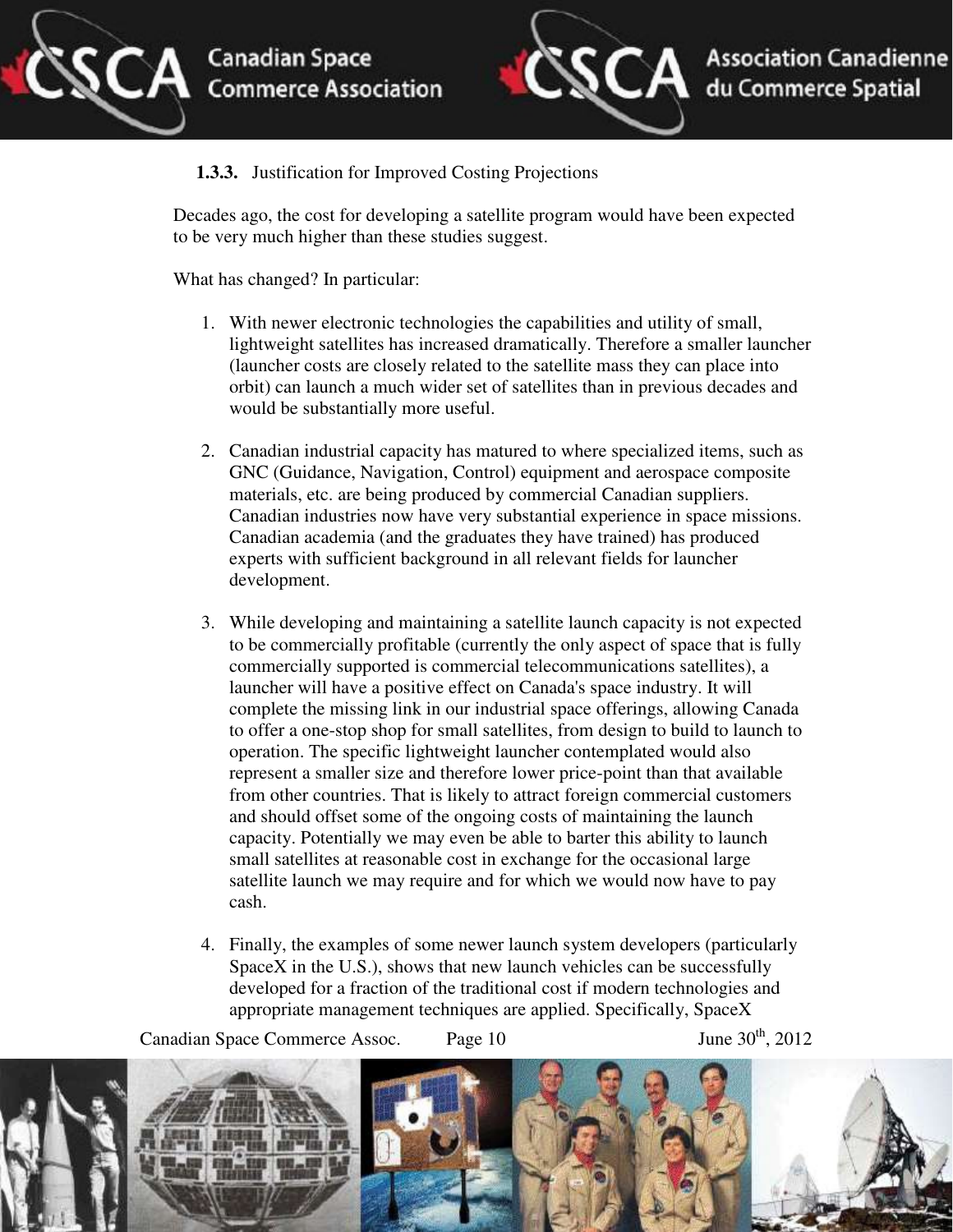



developed its Falcon One launch vehicle, (which is larger than that we contemplate for an indigenous Canadian launcher) for a reported cost on the order of \$100 million. We attach an article which examines the cost of SpaceX's subsequent development of a very much larger system, which was achieved at a cost of about 1/10th that of previous launchers developed for NASA (Section 2.1 under the title Why Can't NASA Estimate Costs for the Falcon 9). There is no reason why Canada, if it followed these best practices, could not enjoy similar savings.

Canadian Space Commerce Assoc. Page 11 June 30<sup>th</sup>, 2012



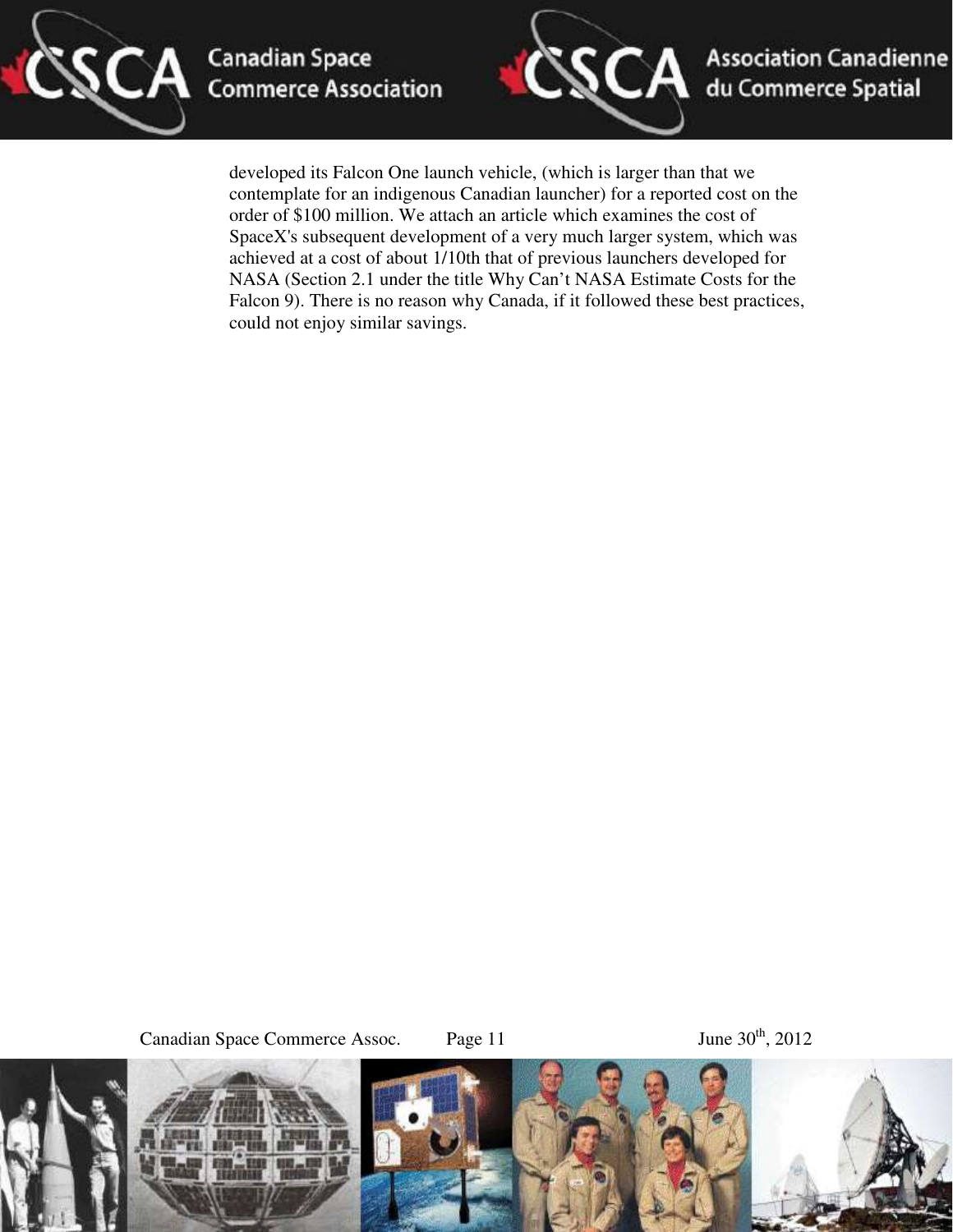![](_page_11_Picture_0.jpeg)

![](_page_11_Picture_1.jpeg)

## **2. Supporting Documentation**

## **2.1. Size and Employment Statistics for the International and Canadian Space Sectors**

Approximately 14,000 government and private organizations are considered as part of the international space industry, according to the 2011 Space Report (http://www.thespacereport.org/files/The\_Space\_Report\_2011\_exec\_summary.pdf).

Theses organizations generated \$276.52 Billion USD last year and employ over 300,000 people throughout the world.

Of course, the Canadian industry is presently much smaller.

The 140 companies and organizations listed in the Canadian Space Directory (http://www5.asc-csa.gc.ca/eng/industry/csd.asp) generated \$3.44 billion CDN in revenue and employed over 8000 Canadians in 2010, according to the 2010 State of the Canadian Space Sector Report (http://www.asc-csa.gc.ca/eng/industry/state.asp).

Over the last five years, total revenues generated by the Canadian space sector have increased by 38% which is comparable to the 41% increase reported by the Space Report for the larger, international market.

As outlined in Section 1 of this document under the title "*Summary of CSCA Recommendations to the Aerospace Review,"* the CSCA recommendations are designed specifically to insure that private investment money going to support the international space industry ends up in Canada to build Canadian industry and create Canadian jobs.

## **2.2. Why Can't NASA Estimate Costs for the Falcon 9?**

Why is NASA simply unable to compete with SpaceX development cost for the Falcon 1 and Falcon 9 rockets?

That's the question asked by the article "*Why is NASA's cost modeling and estimation so off when analyzing SpaceX's development methodology in comparison to NASA's own?"* on the Quora website at http://www.quora.com/Why-is-NASAs-

![](_page_11_Picture_14.jpeg)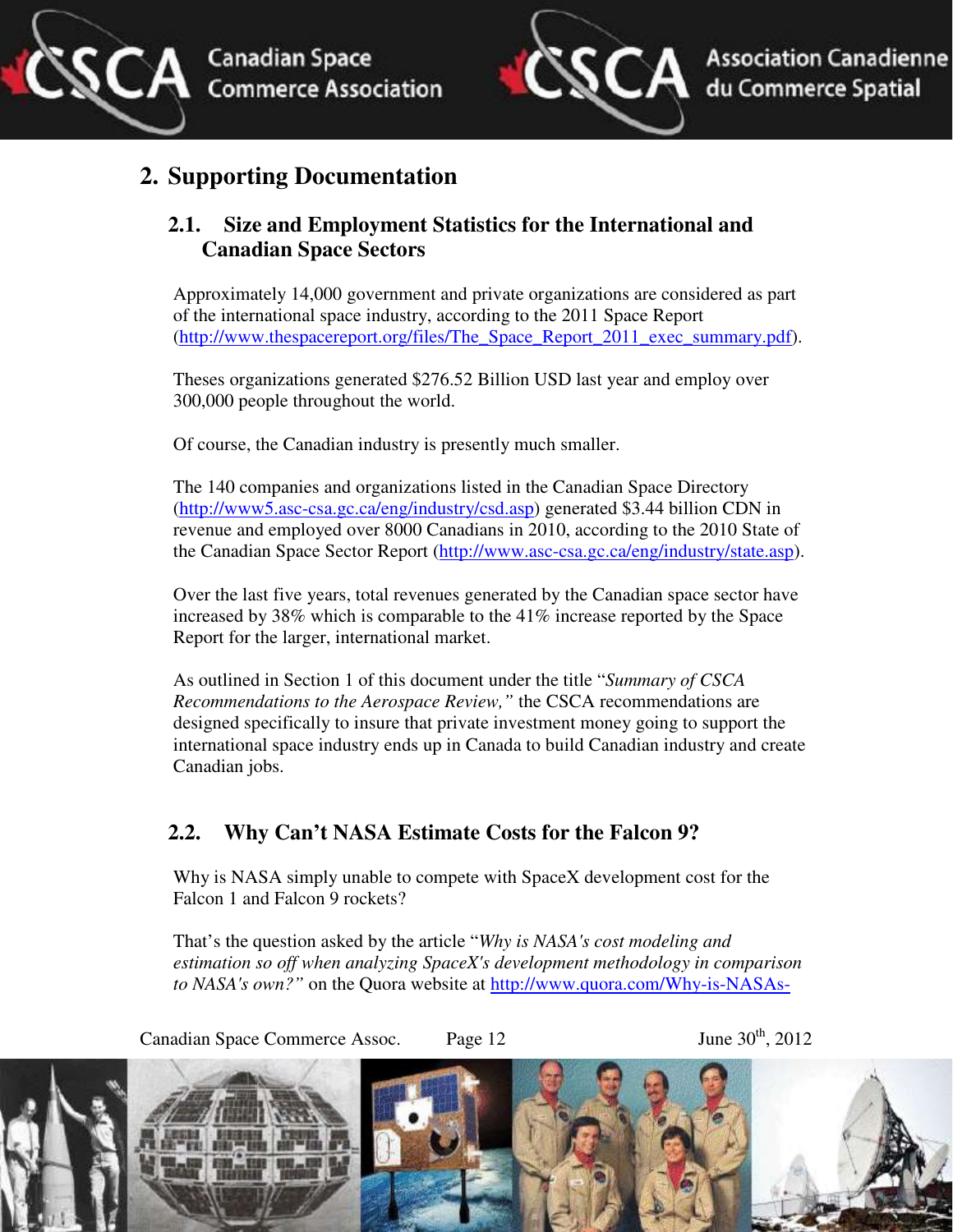![](_page_12_Picture_0.jpeg)

![](_page_12_Picture_2.jpeg)

cost-modeling-and-estimation-so-off-when-analyzing-SpaceXs-developmentmethodology-in-comparison-to-NASAs-own.

The article was written in response to the August 2011 presentation by the NASA Associate Deputy Administrator for Policy focused on the US government initial estimate of the Falcon 9 vehicle development costs available online at http://www.nasa.gov/pdf/586023main\_8-3-11\_NAFCOM.pdf.

It used the standard "*NASA*‐*Air Force Cost Modeling*" methodology (with its estimate of between \$1.7 and \$4 Billion USD's to develop the Falcon 9 rocket) and developer Space Exploration Technologies public statements indicating that the true costs were approximately \$300 Million USD plus an extra 90 Million USD "*spent developing the Falcon 1 launch vehicle which did contribute to some extent to the Falcon 9.*"

According to the article "*NASA has verified these costs*" as provided by SpaceX, which suggests that the NASA cost modeling has gaps and errors.

The article is posted below in its entirety.

## **Why is NASA's cost modeling and estimation so off when analyzing SpaceX's development methodology in comparison to NASA's own?**

NASA recently conducted a predicted cost estimate of the Falcon 9 launch vehicle using the NASA-Air Force Cost Model (NAFCOM). NAFCOM is the primary cost estimating tool NASA uses to predict the costs for launch vehicles, crewed vehicles, planetary landers, rovers, and other flight hardware elements prior to the development of these systems.

NAFCOM is a parametric cost estimating tool with a historical database of over 130 NASA and Air Force space flight hardware projects. It has been developed and refined over the past 13 years with 10 releases providing increased accuracy, data content, and functionality. NAFCOM uses a number of technical inputs in the estimating process. These include mass of components, manufacturing methods, engineering management, test approach, integration complexity, and pre-development studies.

Canadian Space Commerce Assoc. Page 13 June  $30<sup>th</sup>$ ,  $2012$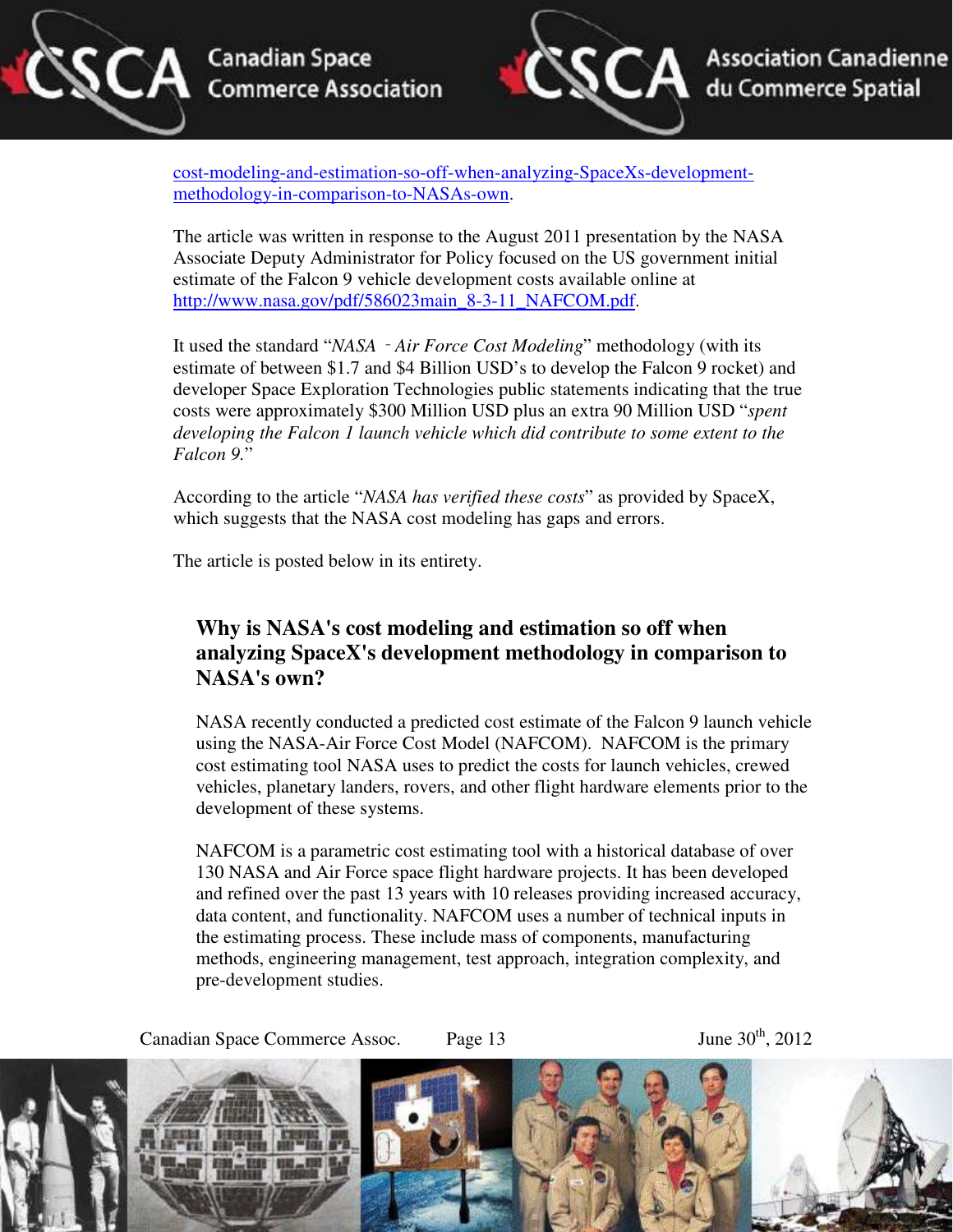![](_page_13_Picture_0.jpeg)

![](_page_13_Picture_2.jpeg)

Another variable is the relationship between the Government and the contractor during development. At one end, NAFCOM can model an approach that incorporates a heavy involvement on the part of the Government, which is a more traditional approach for unique development efforts with advanced technology. At the other end, more commercial-like practices can be assumed for the cost estimate where the contractor has more responsibility during the development effort.

For the Falcon 9 analysis, NASA used NAFCOM to predict the development cost for the Falcon 9 launch vehicle using two methodologies:

1) Cost to develop Falcon 9 using traditional NASA approach, and 2) Cost using a more commercial development approach.

Under methodology #1, the cost model predicted that the Falcon 9 would cost \$4.0 billion based on a traditional approach. Under methodology #2, NAFCOM predicted \$1.7 billion when the inputs were adjusted to a more commercial development approach. Thus, the predicted the cost to develop the Falcon 9 if done by NASA would have been between \$1.7 billion and \$4.0 billion.

SpaceX has publicly indicated that the development cost for Falcon 9 launch vehicle was approximately \$300 million. Additionally, approximately \$90 million was spent developing the Falcon 1 launch vehicle which did contribute to some extent to the Falcon 9, for a total of \$390 million. NASA has verified these costs.

It is difficult to determine exactly why the actual cost was so dramatically lower than the NAFCOM predictions. It could be any number of factors associated with the non-traditional public-private partnership under which the Falcon 9 was developed (e.g., fewer NASA processes, reduced oversight, and less overhead), or other factors not directly tied to the development approach. NASA is continuing to refine this analysis to better understand the differences.

Regardless of the specific factors, this analysis does indicate the potential for reducing space hardware development costs, given the appropriate conditions. It is these conditions that NASA hopes to replicate, to the extent appropriate and feasible, in the development of commercial crew transportation systems." --pg. 40, http://www.nasa.gov/pdf/543572ma..

Canadian Space Commerce Assoc. Page  $14$  June  $30<sup>th</sup>$ ,  $2012$ 

![](_page_13_Picture_13.jpeg)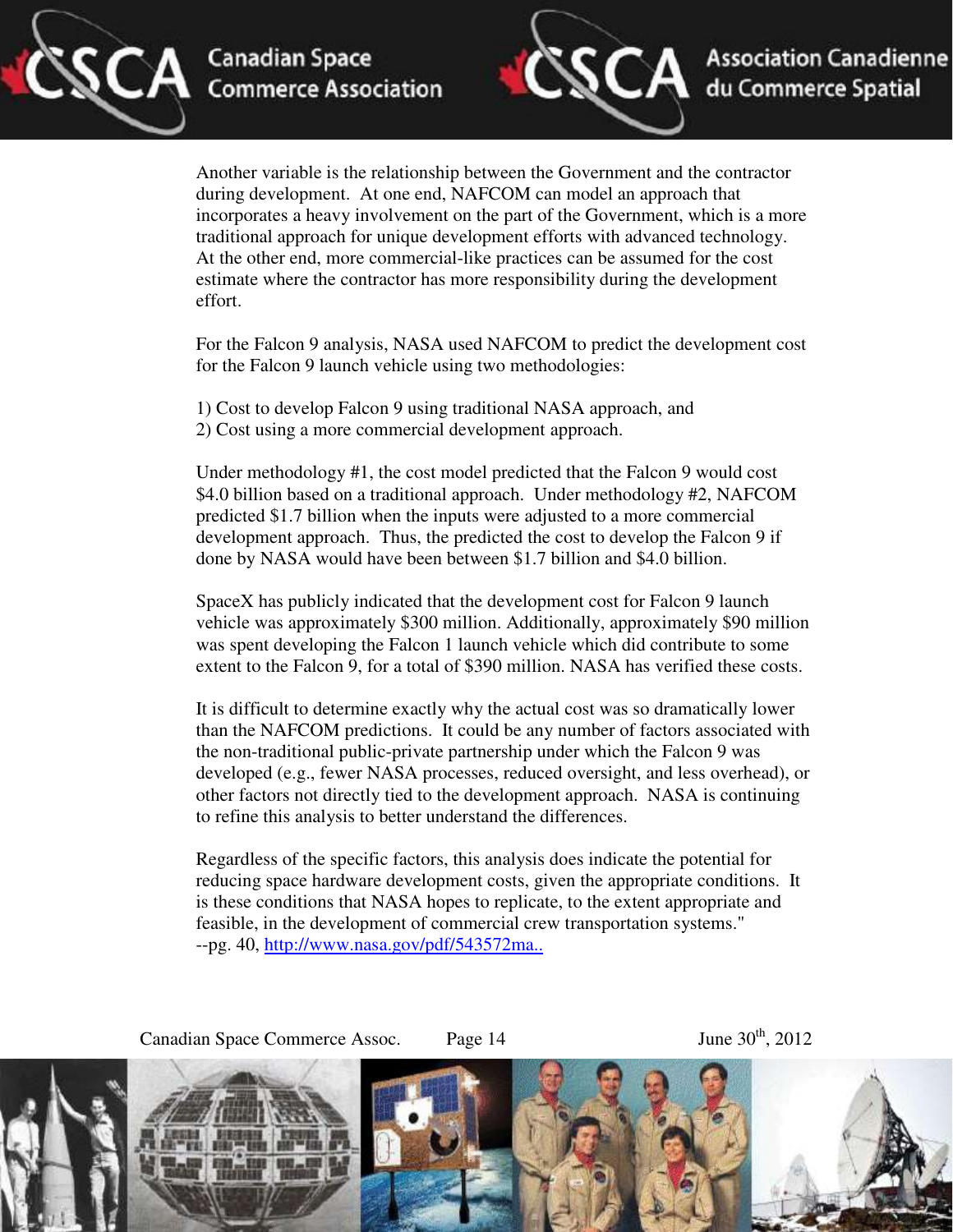![](_page_14_Picture_0.jpeg)

![](_page_14_Picture_2.jpeg)

For more information on NAFCOM, check out this 2002 document (http://ntrs.nasa.gov/archive/nasa/casi.ntrs.nasa.gov/20020048607\_2002079472.pdf) from Science Applications International Corporation (http://en.wikipedia.org/wiki/SAIC\_%28company%29) on the appropriate parameters and proper uses of the modeling tool.

## **2.3. Excerpts Related to Launcher Development from the "Chapman Report"**

In 1967 the seminal "*Chapman Report*," which has since formed much of the basis for Canadian space policy, stated:

#### **Page 109:**

*The field of space activities should, in Canada, include all activities directly associated with rockets and other launch vehicles, with spacecraft, and with those ground-based activities which relate directly to upper-atmosphere and space phenomena.* 

#### **Page 110:**

*Canada will, within the next decade, need to launch small scientific satellites at a rate which will justify supply from Canadian sources.* 

*Therefore we recommend:* 

*(a) the initiation of a design and cost study for a small-satellite launch vehicle and related facilities for Canadian use.* 

#### **Page 112:**

*The domestic need for launch vehicles and space hardware is growing. Developments of this nature in other countries are fully supported by government on military on other grounds.* 

*Therefore we recommend:* 

*(a) that industrially based, study and research and development programs, fully funded, be undertaken on launch-vehicle systems and components to meet Canadian needs.* 

*(b) that systems management and prime contract activities be awarded to Canadian industry for the development and supply of the major hardware portions of the Canadian space program.* 

Canadian Space Commerce Assoc. Page  $15$  June  $30<sup>th</sup>$ ,  $2012$ 

*...* 

![](_page_14_Picture_19.jpeg)

![](_page_14_Picture_20.jpeg)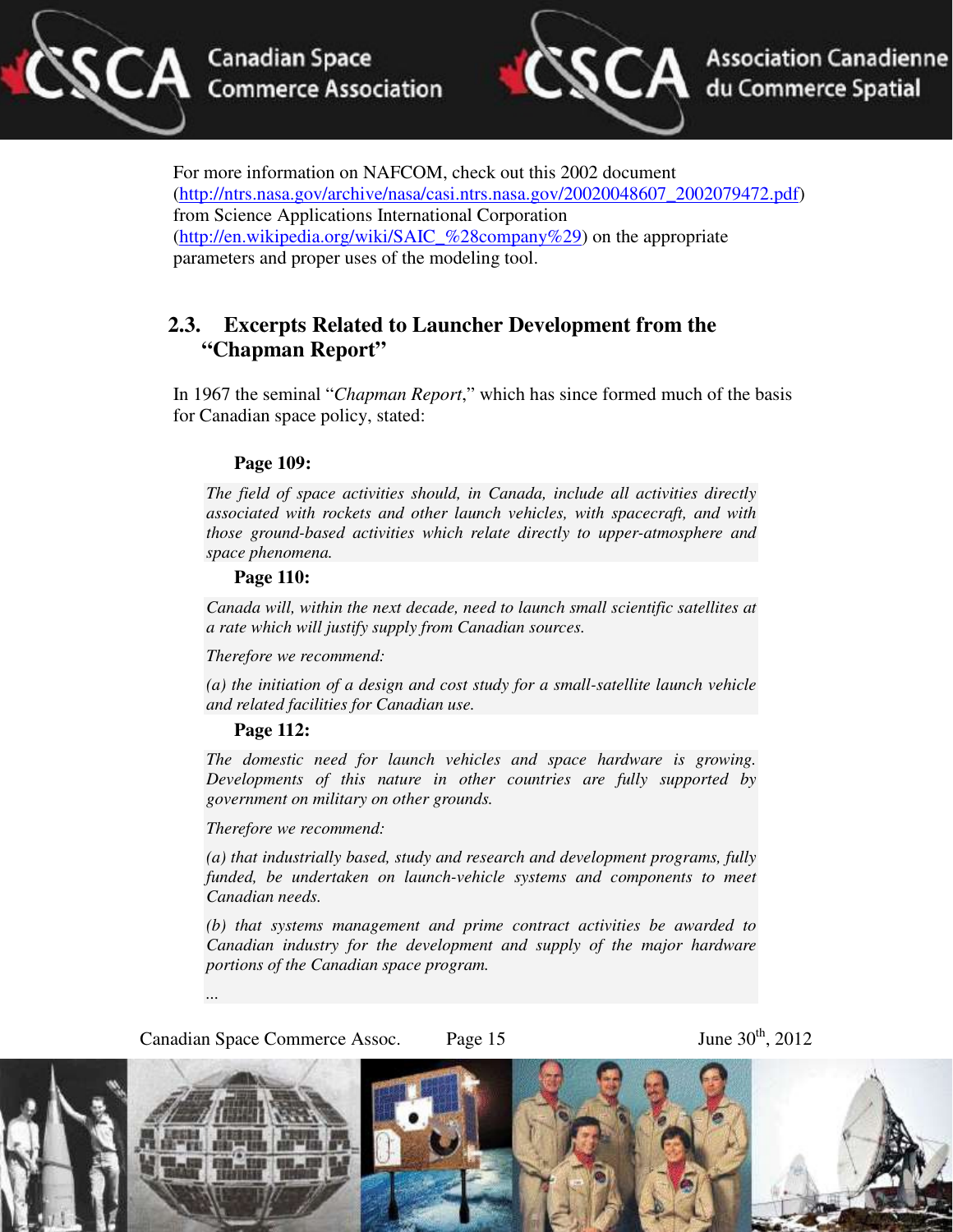![](_page_15_Picture_0.jpeg)

![](_page_15_Picture_2.jpeg)

**Association Canadienne** du Commerce Spatial

In 1967 it was clear to the authors that developing an indigenous space launch capability was a basic component of any comprehensive space program. Almost all the other Chapman Report recommendations (such as the creation of a national space agency), have been followed in the subsequent years. Since that time Canada has become increasingly dependent on satellites for economic, military, transportation, weather, communications, navigation and other needs. Since that time many countries, including many with fewer resources than Canada, have developed their own satellite launch capability, understanding that this is a basic infrastructure requirement for a first-rank country. It is the view of the CSCA that it is long overdue that Canada also have this capability and finally be free of its dependence on foreign suppliers and no longer be constrained by foreign governments for satellite launch access.

Canada needs this satellite launch capability for sovereignty and security, environmental, economic, and international status reasons. Past governments may have believed that attaining this capability was unrealistic based on domestic industrial capacity and the expected cost of such a program. In 2012 these perceived obstacles are no longer present.

Canadian Space Commerce Assoc. Page 16 June 30<sup>th</sup>, 2012

![](_page_15_Picture_8.jpeg)

![](_page_15_Picture_9.jpeg)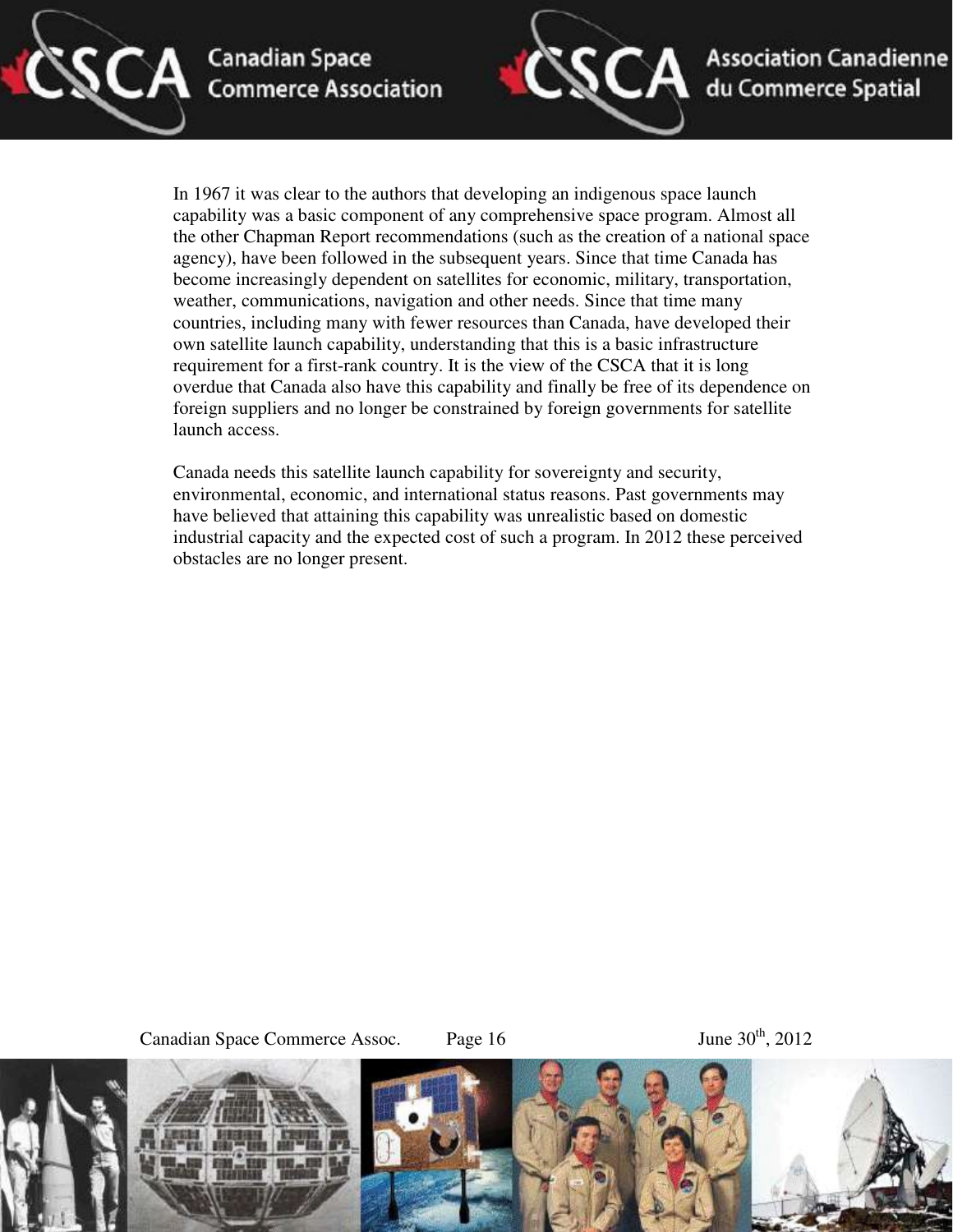![](_page_16_Picture_0.jpeg)

![](_page_16_Picture_1.jpeg)

#### **2.4. Reference Information from 2011 DRDC Indigenous Launcher Development Capacity Study**

| Recherche et développement.<br>pour la défense Canada<br>the second power of the first temperature of the control                                  | Defence Research and<br>Development Canada                                                               |
|----------------------------------------------------------------------------------------------------------------------------------------------------|----------------------------------------------------------------------------------------------------------|
| <b>RODC</b> Valcartier<br>2459, boul. Pie-XI Nord<br>Québec (Québec)<br>G3J 1X5 CANADA<br>www.community.com/2010<br>www.valcartier.drdc-rddc.gc.ca | DROC Valcartier<br>2459 Pie-XI Blvd North<br>Québec, Quebec<br>G3J 1X5 CANADA<br>지시 물은 이 사람은 사람이 사람이 있다. |

June 1, 2011

To whom it may concern,

Defence Research and Development Canada (DRDC) Valcartier has mandated Alexander Harmsen to research and create a paper which is briefly described as the following:

A national level public policy paper on the feasibility, benefits, risks and industrial capacity of an indigenous Canadian launcher project as it applies to industry, government, and various other stakeholders. The project has been created and administered through DRDC-Valcartier, with Rocco Farinaccio as a co-author, and will be internally available to individuals within the CSA and DND once completed and reviewed at the end of the August 2011.

To gather insight from as many facets of the aerospace community as possible, Mr. Harmsen will be speaking with and engaging a wide variety of people who will be able to contribute to the project. These will include but are not limited to members of industry, commercial enterprises, research centres, governmental agencies, manufacturing centres, universities, etc.

We look forward to your input, please feel free to contact me if there are any concerns or questions that you may have regarding this project,

Sincerely Ornaccio

Rocco Farinaccio Defense Scientist Propulsion Group

# Canadä

![](_page_16_Picture_13.jpeg)

Canadian Space Commerce Assoc. Page 17 June 30<sup>th</sup>, 2012

![](_page_16_Picture_16.jpeg)

![](_page_16_Picture_17.jpeg)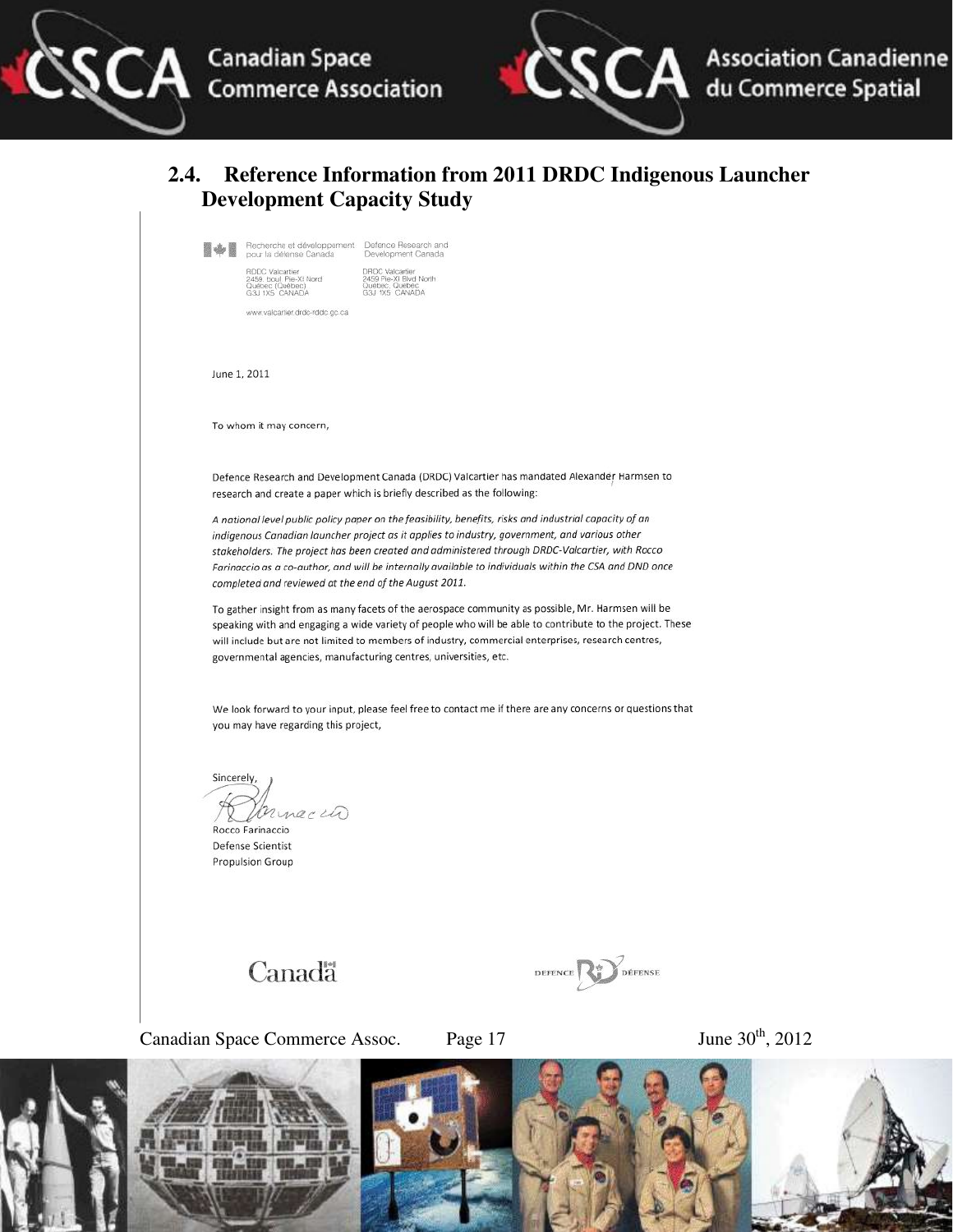![](_page_17_Picture_1.jpeg)

## **2.5. A Report on Radarsat-2 Build and Launch Delays**

Radarsat-2 provides an instructive example of how foreign concerns can negatively impact Canadian satellite programs given that we are dependent on others for launch capability. Please note that this example is not atypical, launch slots are often as not delayed and even cancelled for satellites of all types and sizes for reasons that are entirely external to Canadians' control.

In the Radarsat-2 case, because of U.S. objections, both the satellite bus and subsequently the launch supplier itself had to be changed from U.S. sources.

From the CSA report (http://www.asc-csa.gc.ca/eng/publications/mcp-5702- 7823.asp) "*Evaluation of the RADARSAT-2 Major Crown Project*" - Projet # 570- 2782-3, September 2009

…*there were two key issues that resulted in project scope changes and subsequent additional costs and a long delay in the launch of the satellite, both of which were outside of the control of the CSA (a Force Majeure situation existed with respect to the bus sub-contract, and a change in launch supplier).* 

*Due to the delays caused by the Force Majeure, the subsequent switch in launch supplier from NASA provider to CSA provider, and delays in the launch decision, the project timelines were revised with a new launch date of March 2003 (16 months late). On-going technical issues (e.g., with the SAR payload transmit / receive modules and bus module development) resulted in further delays to the launch date (December 2005). The eventual launch, in December 2007, followed additional delays during the integration and test phase and a second change in launch vehicle. These issues resulted in an overall project delay of six years.* 

*...However, launch delays prevented Canada and Canadian industry from being first to market with a new generation of commercial SAR offerings. By the time RADARSAT-2 was launched, there were other similar systems in operation, although perhaps with less powerful capabilities.* 

*The Technical Assistance Agreement (TAA) for an Orbital Sciences Corporation (OSC) supplied bus was delayed until August 1999 when a partial TAA was offered. The partial TAA contained restrictions unacceptable to the CSA and the federal government. The CSA requested MDA to investigate a non-US bus supplier. Subsequently, a contract was given to Alenia Aerospazio of Italy for the* 

![](_page_17_Picture_10.jpeg)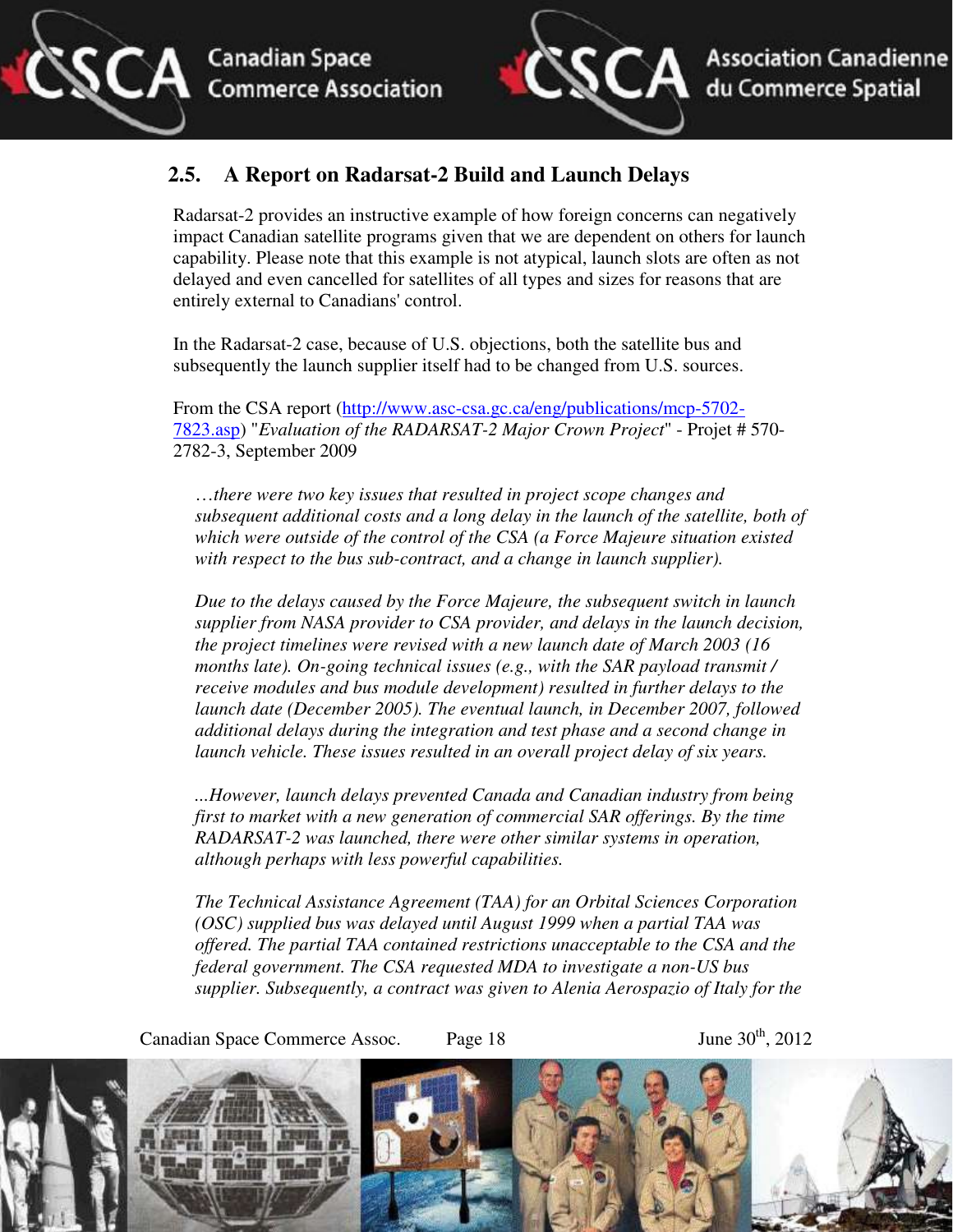![](_page_18_Picture_0.jpeg)

![](_page_18_Picture_2.jpeg)

*supply of the RADARSAT-2 bus. The termination of the OSC contract, coupled with project delays, resulted in an increase in CSA costs.* 

*In 1998 NASA back out of an agreement to provide the launch in return for data. Since the launch is a CSA responsibility, it had to be procured at additional expense to the CSA, although a 2005 decision to switch from a Delta II to a Starsem launch, resulted in a net reduction in project costs.* 

## **2.6. Continuum Aerospace Briefs AIAC on the Advisability of a Canadian Satellite Launch Vehicle**

The following document was presented by CSCA President Arny Sokoloff in his capacity as President of Continuum Aerospace to the Aerospace Industries Association of Canada in 2010.

### **A Brief to the AIAC concerning a Canadian Satellite Launch Vehicle**

*Is it feasible for Canada to develop a launch capability?* 

Recent work indicates that an unmanned microsatellite launcher of the type recently studied by the CSA (150 kg to 800 km orbit) is both technologically feasible and economically viable for Canada. This is hardly surprising, as orders of magnitude larger rockets carrying astronauts were built using 1960's technology. Using best practices available today, Canada can build a system at much less expense, lowered risk, and with minimal environmental impact. Not only is a microsatellite system smaller in scale than that possessed by a growing host of nations, in the years since orbital rocket propulsion was being pioneered there have been decades of advances in areas such as structures, propulsion, GNC, and operations. By specializing in smaller payload missions, Canada can become a leader in a currently underserved niche (dedicated small satellite launch) while avoiding contention for the heavier launch market currently dominated by American and Russian incumbents.

*What benefits would such a capability bring to Canada as a whole?* 

![](_page_18_Picture_11.jpeg)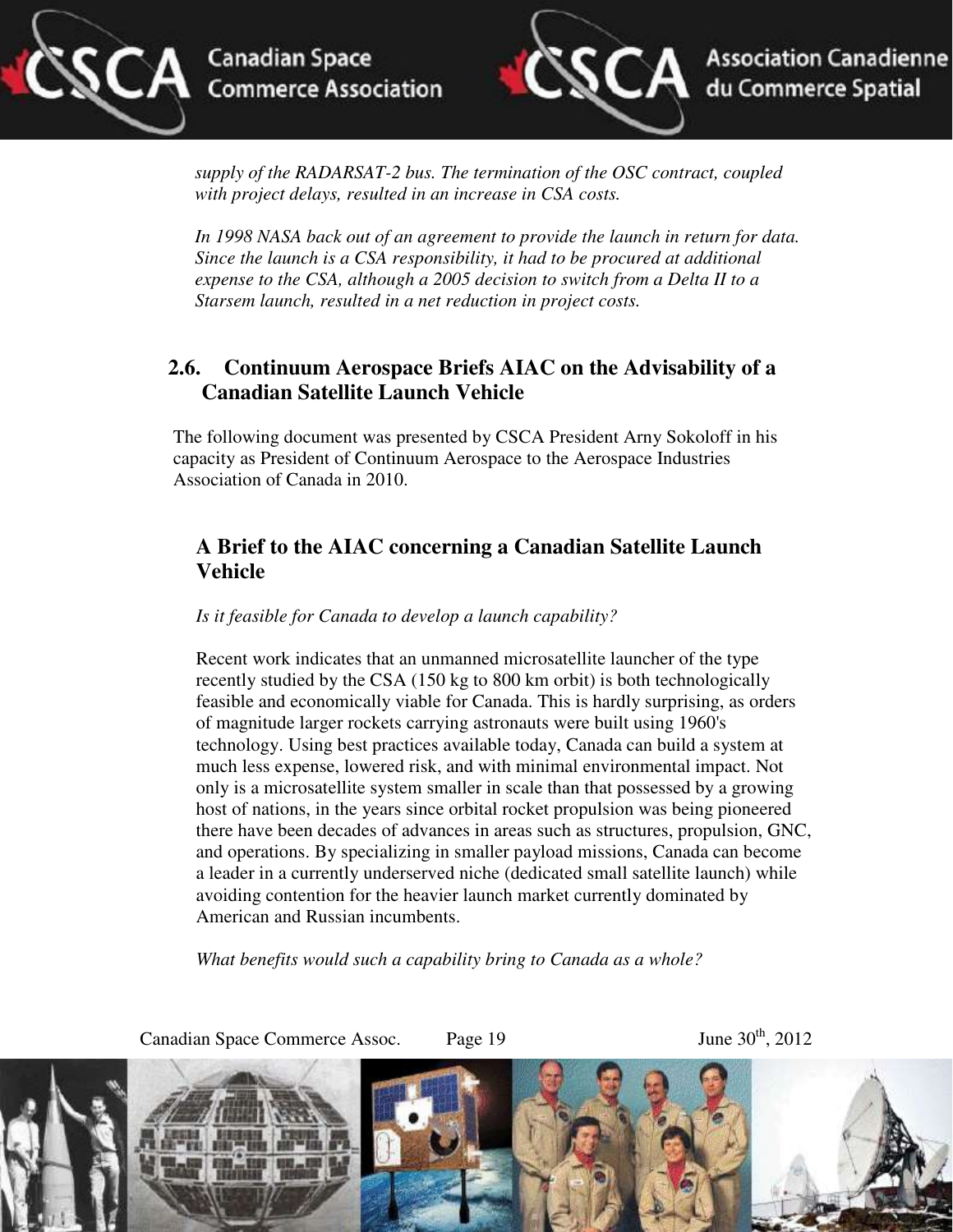![](_page_19_Picture_0.jpeg)

![](_page_19_Picture_2.jpeg)

Nations around the world are heavily dependent on space-based assets, and countries without independent access to space are at risk of being marginalized in critical aspects of their national interest. At present, Canada's concern for maintaining Arctic sovereignty is particularly immediate, as is ensuring accurate climate and environmental data for establishing and enforcing domestic policy and international agreements. As existing space-based assets age and satellite technology races ahead, many applications from navigation, communication, and scientific research to maritime and agricultural monitoring would benefit from an indigenous launch capability that gave priority to Canadian payloads.

#### *What benefits would such a program bring to Canadian aerospace and related industries?*

A microsatellite program would provide considerable opportunities for companies with expertise in ground operations and atmospheric flight, traditional strengths of Canada's world-leading terrestrial aerospace companies and institutions. There are similarly opportunities for our leading satellite and space companies, including orbital payload deployment, mission management, and guidance of the launch vehicle outside the atmosphere, to name just a few areas. Moreover, as this program also calls for significant R&D in a number of critical aerospace technologies, it represents an opportunity to build new capacity and infrastructure while attracting top research and engineering talent for fundamental aerospace R&D in Canada. In the long term, it is hard to imagine a program that would better energize upcoming ranks of engineers and retain within Canada our most talented aerospace professionals and researchers. Such a result would go a long way in ensuring that Canadian aerospace remains innovative and competitive in the global market. Indeed, without such a program, Canada is in danger of becoming, or at least being of perceived as, a second-class supplier of space services versus those countries that can provide the complete package of satellite development, satellite launch, and satellite operation. Thus, in addition to the national benefits, we believe an indigenous launch capability is essential to the long-term competitiveness of the Canadian aerospace industry.

Canadian Space Commerce Assoc. Page  $20$  June  $30<sup>th</sup>$ ,  $2012$ 

![](_page_19_Picture_9.jpeg)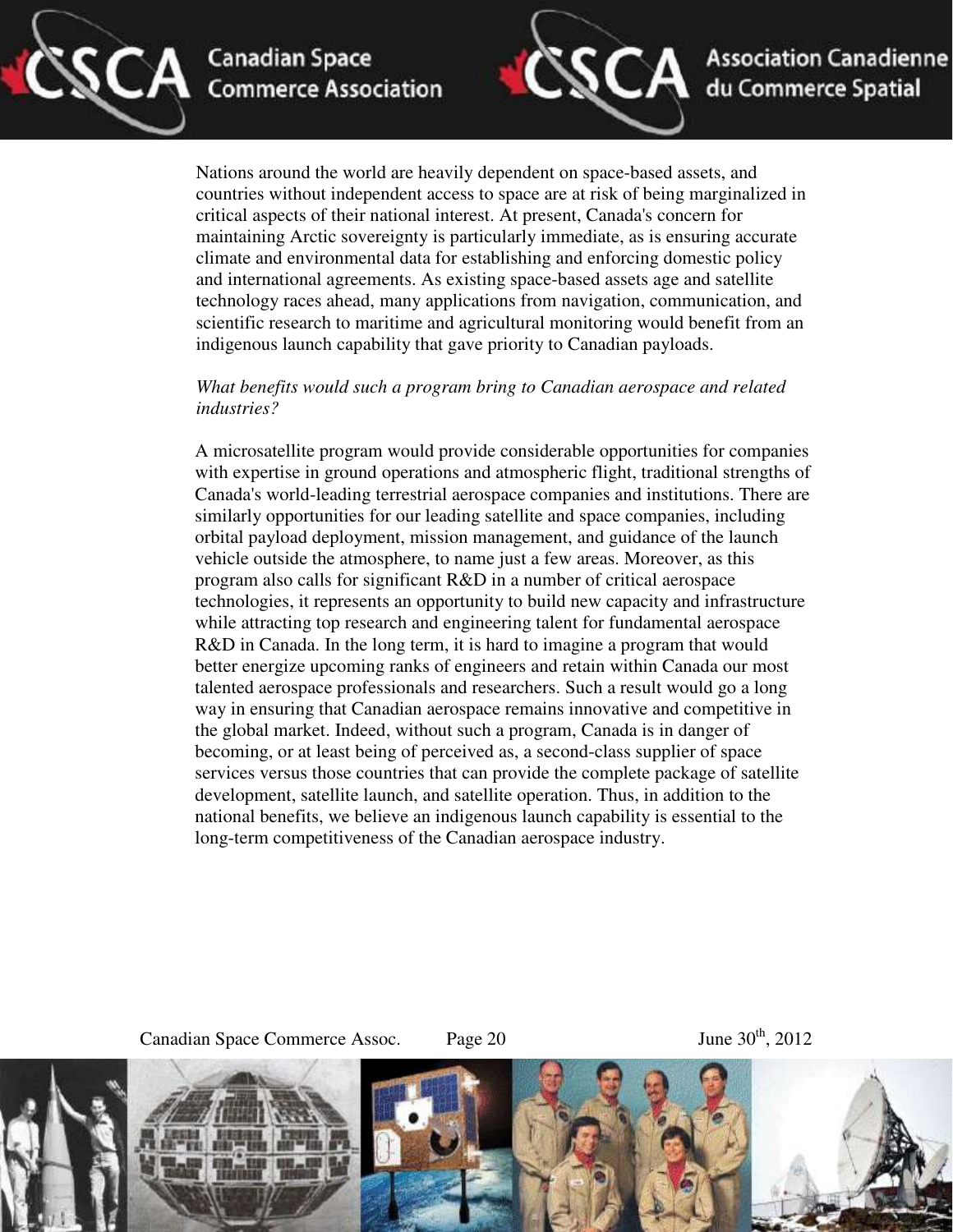![](_page_20_Picture_0.jpeg)

![](_page_20_Picture_2.jpeg)

**Association Canadienne** du Commerce Spatial

### **2.7. Suggestions for Further Reading**

- **Canadian Space Flight History** (http://spaceistheplace.ca/hist.html) A short history of Canadian efforts by Chris Gainor, the author of "*Arrows to the Moon*" and "*Canada in Space*."
- **Canada's 50 Years in Space: The COSPAR Anniversary**  (http://www.apogeespacebooks.com/Books/50years.html) – Provides a thorough description of the parallel growth of the Canadian space science program and the international activities of the Paris based Committee on Space Research (COSPAR) from 1958 up until the 50th Anniversary of COSPAR in 2008. Written by Gordon Shepherd and Agnes Kruchio.
- LEO on the Cheap (http://www.dunnspace.com/leo\_on\_the\_cheap.htm) By Lt. Col. John R. London III. A fascinating read on methods to achieve drastic reductions in launch costs. It's hosted on the Dunn Engineering website (http://www.dunnspace.com/index.htm) and serves as a useful companion piece to the 1993 John Walker article "*a Rocket a Day Keeps the High Costs Away*" at http://www.fourmilab.ch/documents/rocketaday.html.
- **The Wikipedia List of Space Agencies with Launch Capabilities At** http://en.wikipedia.org/wiki/List\_of\_space\_agencies#List\_of\_space\_agencies\_wit h\_launch\_capability.
- **The Orbital Express Project of Bristol Aerospace and Microsat Launch Systems** (http://www.amazon.ca/Orbital-Express-Project-Aerospace-Microsat/dp/1563471922) - An important case study for those wishing to study the technology and business development issues surrounding a small satellite launch vehicle.
- **A Short History of Private Space Development** (http://www.hobbyspace.com/NewSpace/history.html) - Useful historical context from Clark S. Lindsey.
- **Space Mission Analysis and Design** (http://search.barnesandnoble.com/Space-Mission-Analysis-and-Design/James-R-Wertz/e/9780792359012) - By James R Wertz and Wiley Larson and known as SMAD. A textbook quality publication for engineering and space activities providing what you need to speak the language of space.
- Thirteen power point presentations on **Space, Cyber and Telecommunications Law** (http://spaceandtelecomlaw.unl.edu/lincoln\_powerpoints.shtml) - From various public conferences held at the University of Nebraska - Lincoln and

Canadian Space Commerce Assoc. Page 21 June 30<sup>th</sup>, 2012

![](_page_20_Picture_15.jpeg)